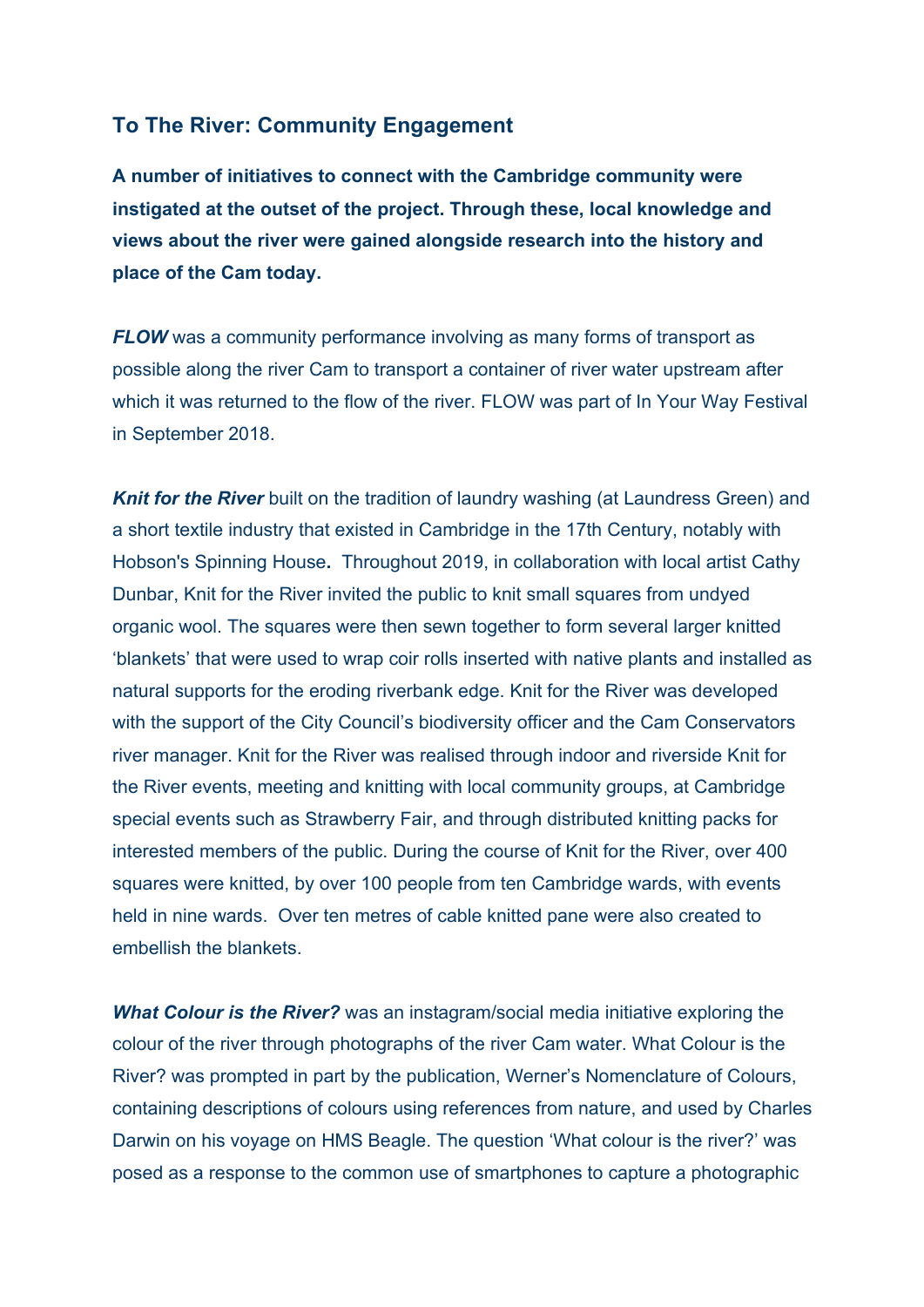record of place. Cambridge is a popular tourist destination, and the river Cam attracts large numbers of tourists. Snapping a selfie with the river featuring as backdrop can be witnessed regularly at the most picturesque parts of the river, which moves from central character to background stage set. The ease, speed, mobility and disposability of taking photographs with a smartphone alongside the rise of the selfie has changed the way we perceive and record landscape.

**The River Cam, according to Gwen Raverat** explored the life and work of the artist Gwen Raverat (1885-1957). She was an English wood engraver and a leading figure in the revival of the art form in the 20th Century, as well as being granddaughter of Charles Darwin, one of Virginia Woolf's Bloomsbury group, and a student at the Slade School of Art. Raverat's best-selling memoir, Period Piece is still in print 68 years after its first publication. Her work is held in galleries, museums and private collections worldwide, including the New Hall Art Collection and The Fitzwilliam Museum, both in Cambridge.

Raverat approached her compositions with a deep understanding of perspective and carefully constructed her images to direct the viewer's gaze. By creating an entry point into her works, through controlling direction and path through her use of linear and aerial perspective, Raverat's compositional technique presents a threedimensional understanding of a two-dimensional image. Moreover, she used foreshortening and some artistic license to direct the viewer in particular ways or to areas of her work where she wanted emphasis. Her consideration of how we see and look is borne out in her attention to detail which entices us to see things with fresh eyes. *The River Cam, according to Gwen Raverat* took a number of Raverat's prints and paintings of the river Cam and sought to locate and map the viewpoints from which she worked. This research is collated in a printed booklet and simultaneously, in a live digital interactive PDF that offers visitors to Cambridge the opportunity to discover and stand in the places where Raverat's works were created and see the scenes she depicted as they are today. This information was the starting point for postgraduate students from Anglia Ruskin University, who have created their own portfolios of work in print and paint in response.